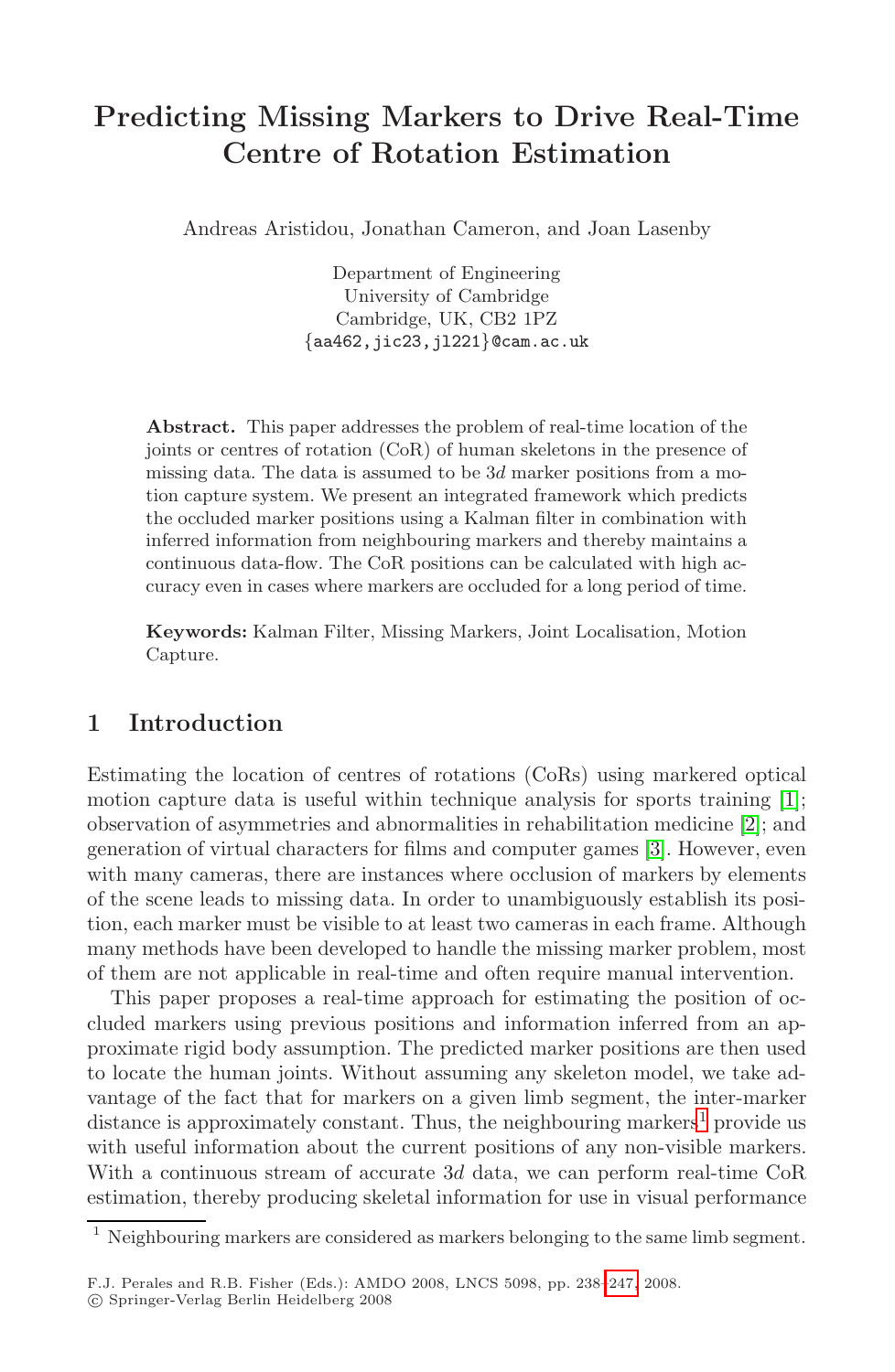feedback. Experiments demonstrate that the method presented effectively recovers good estimates of the true positions of [t](#page-9-1)[h](#page-9-2)[e](#page-9-3) [mi](#page-9-4)ssing markers, even if all the markers on a limb are occluded for a long period of time.

## **2 Related Work**

Recent papers have focused on r[ea](#page-9-5)[l-ti](#page-9-6)[me](#page-9-7) localisation of the CoR. [4] uses the assumption of inter-marker rigidity between neighbouring markers. This allows a closed form sequential algorithm. In this respect it differs from [5,6,7,8]. However, this algorithm neglects frames containing missing markers.

Whilst several methods to estimate the location of missing markers have been proposed, the performance of most is unsatisfactory in the presence of unusual motions or of many contiguous occlusion-effected frames. Methods may interpolate the data using linear or non-linear approaches [9,10,11]; this can produce accurate results, but is useful only in post-processing.

[12] proposes a model-based system for composite interaction devices (CID). The system automatically constructs the geometric skeleton structure and degrees of freedom relations and constraints between segments. The system supports segments with only a single marker, allowing CIDs to be very small. Unfortunately, this is an off-line procedure unsuitable for real-time applications.

[13,14] use an extended Kalman filter to predict the missing marker locations using previous marker positions and a skeletal model. These methods become ineffective when markers are missing for an extended period of time.

[15,16] use post-processing to increase the robustness of motion capture using a sophisticated human model. They predict the 3d location and visibility of markers under the assumption of fixed segment inter-marker distances. However, the skeleton information must be known a priori.

Recently, [17] presented a piecewise linear approach to estimating human motions from pre-selected markers. A pre-trained classifier identifies an appropriate local linear model for each frame. Missing markers are then recovered using available marker positions and the principal components of the associated model. The pre-training session and the classifier limit the approach to off-line applications.

<span id="page-1-0"></span>[18] presented a reliable system that could predict the missing markers in real-time under large occlusions. However, this system did not consider the useful information available when the markers are visible by a single camera. The missing markers are usually not entirely occluded and this additional information is used in this paper to produce a more reliable system.

## **3 Estimating CoR**

Locating the CoRs is a crucial step in acquiring a skeleton from raw motion capture data. The data discussed here is from an active marker system, hence no tracking is necessary. To calculate the joints between two sets of markers it is helpful to have the rotation of a limb at any given time. We can estimate the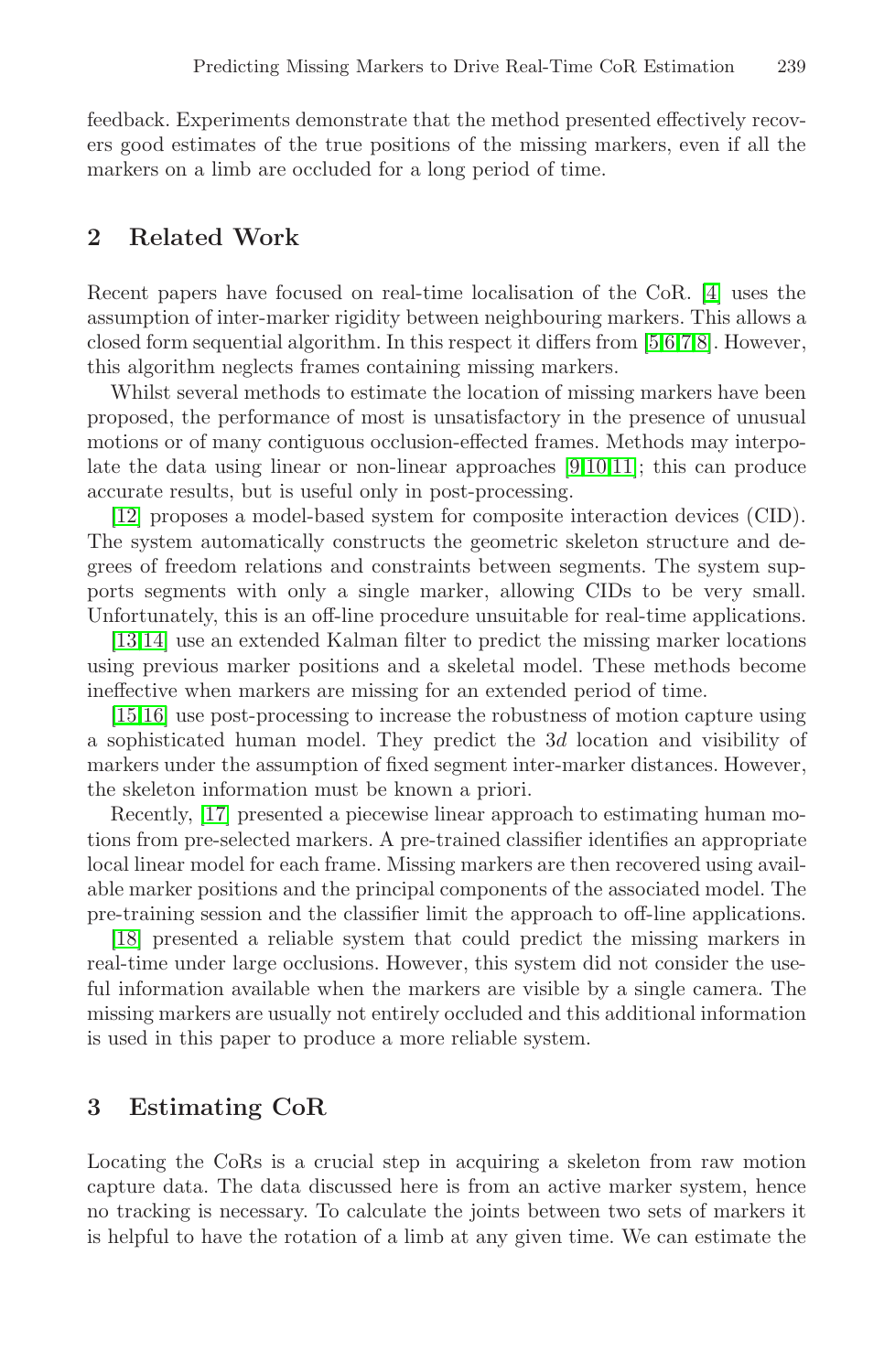#### 240 A. Aristidou, J. Cameron, and J. Lasenby

orientation of a limb at time  $k$  relative to a reference frame using the *Procrustes* formulation [19].

The location of the joints can be calculated using [4]. This approach takes advantage of the approximation that all markers on a segment are attached to a rigid body. Suppose the markers are placed on two segments  $(x \text{ and } y)$  joined by a CoR. Let the CoR location in frame k be  $\mathbf{C}_k$ . The vectors from the CoR to markers in the reference frame are denoted by  $a_x^i$  and  $a_y^j$  for limb x and y respectively, where  $i$  and  $j$  are marker labels. The position of the markers in frame  $k$  is given by:

$$
\mathbf{x}_i^k = \mathbf{C}^k + R_x^k \mathbf{a}_x^i \tilde{R}_x^k \qquad \qquad \mathbf{y}_j^k = \mathbf{C}^k + R_y^k \mathbf{a}_y^j \tilde{R}_y^k \tag{1}
$$

where  $R_x$  and  $R_y$  are the rotors (quaternions) expressing the rotation of the joint limbs x and y respectively.  $\tilde{R}$  is the quaternion conjugate of R. Let  $\mathbf{b}_{ij}^k$  be the vector from  $\mathbf{x}_i^k$  to  $\mathbf{y}_j^k$ , that is:

$$
\mathbf{b}_{ij}^k = \mathbf{x}_i^k - \mathbf{y}_j^k = R_x^k \mathbf{a}_x^i \tilde{R}_x^k - R_y^k \mathbf{a}_y^j \tilde{R}_y^k
$$
 (2)

Now a cost function  $S$  can be constructed that has a global minimum at the correct values of  $\mathbf{a}_x^i$  and  $\mathbf{a}_y^j$  if the data is noise free, and returns a good estimate in the presence of moderate noise.

$$
S = \sum_{k=1}^{m} \sum_{i=1}^{n_x} \sum_{j=1}^{n_y} \left[ \mathbf{b}_{ij}^k - \left( R_x^k \mathbf{a}_x^i \tilde{R}_x^k - R_y^k \mathbf{a}_y^j \tilde{R}_y^k \right) \right]^2 \tag{3}
$$

where  $n_x$ ,  $n_y$  are the number of markers on limbs x and y respectively, and m is the number of frames used for the calculations. The minimum is given by the solution of the simultaneous linear equations, obtainable by differentiation:

$$
\mathbf{a}_x^i = \frac{1}{m} \sum_{k=1}^m \tilde{R}_x^k \mathbf{\bar{b}}^k R_x^k + \frac{1}{m} \sum_{k=1}^m \tilde{R}_x^k R_y^k \mathbf{\bar{a}}_y \tilde{R}_y^k R_x^k \tag{4}
$$

$$
\mathbf{a}_y^j = \frac{1}{m} \sum_{k=1}^m \tilde{R}_y^k \mathbf{\bar{b}}^k R_y^k + \frac{1}{m} \sum_{k=1}^m \tilde{R}_y^k R_x^k \mathbf{\bar{a}}_x \tilde{R}_x^k R_y^k \tag{5}
$$

where

$$
\bar{\mathbf{b}}^k = \frac{1}{n_x n_y} \sum_{i=1}^{n_x} \sum_{j=1}^{n_y} \mathbf{b}_{ij}^k \qquad \bar{\mathbf{a}}_w = \frac{1}{n_w} \sum_{i=1}^{n_w} \mathbf{a}_w^i \qquad w = \{x, y\} \qquad (6)
$$

Having calculated the  $R_w^k$  and  $\bar{\mathbf{a}}_w$ , we can locate the CoR. However, due to occlusions, there are instances where not all marker positions are available. If and only if all markers are available on one limb segment,  $w$ , the CoR may be estimated using only  $R_w^k$  in the current frame and  $\bar{\mathbf{a}}_w$  as estimated in the previous frame, via (1). If markers are occluded on both segments a method such as that in the next section is needed.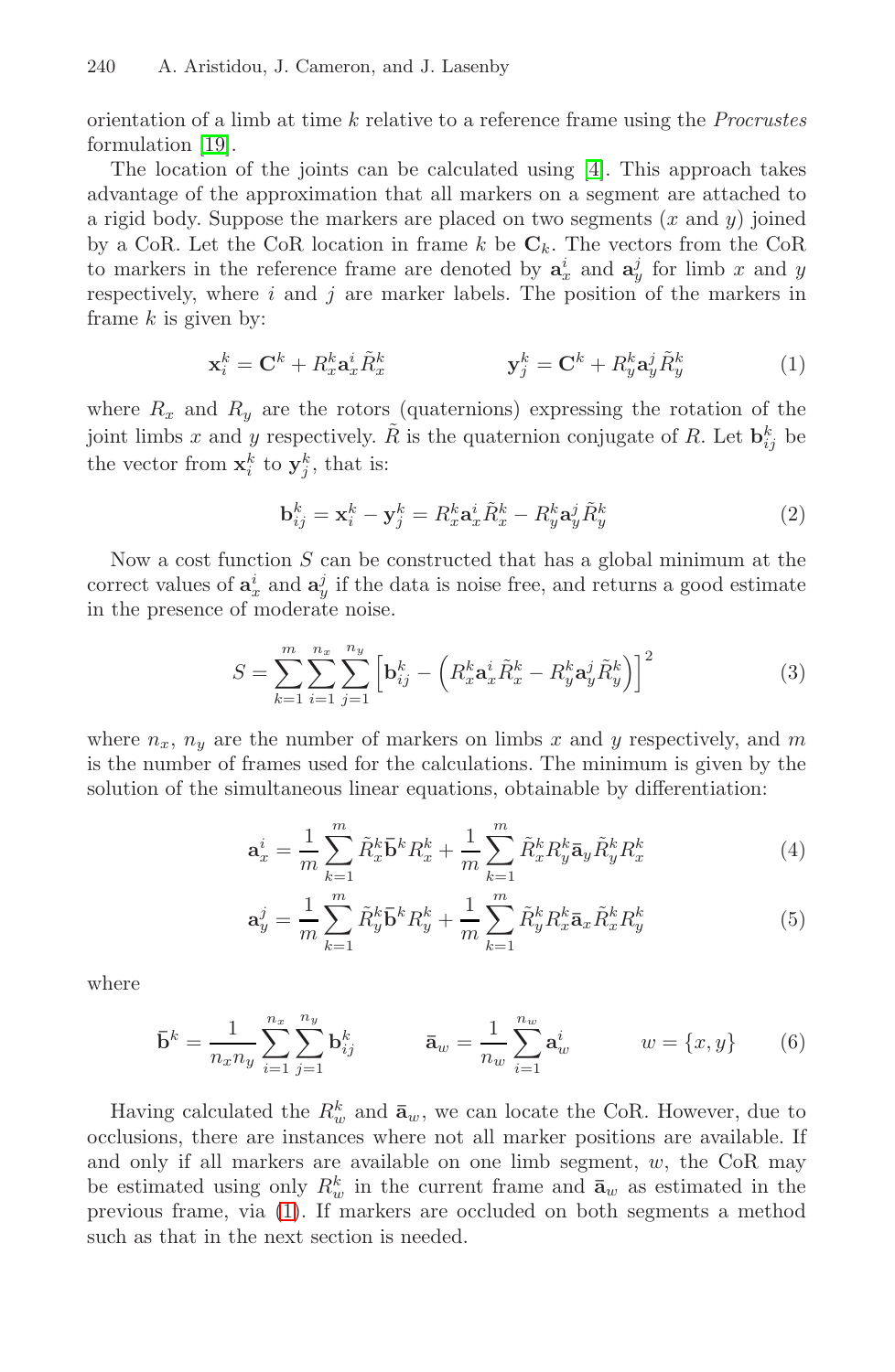# **4 Missing Marker Position Estimati[on](#page-3-0)**

<span id="page-3-0"></span>The marker position estimates can by predicted using a Kalman filter [20], where constraints from the neighbouring markers are applied for a more reliable system.

## **4.1 Framework**

The process model to update the *state* of the Kalman filter is given by  $(7)$ , where the state  $\mathbf{x}_k$  at frame k is obtained from the state at frame  $k - 1$ ;

$$
\mathbf{x}_k = A\mathbf{x}_{k-1} + B\mathbf{u}_{k-1} + \mathbf{w}_{k-1} \tag{7}
$$

where A is the state transition model, B is the control input model,  $\mathbf{u}_{k-1}$  is the control vector and  $\mathbf{w}_{k-1}$  is the process noise. The measured data  $\mathbf{Z}_k$  is

$$
\mathbf{Z}_k = H\mathbf{x}_k + \mathbf{v}_k \tag{8}
$$

where H is the *observation model* and  $\mathbf{v}_k$  is the observation noise. **w** and **v** are assumed to be zero mean multivariate normal with covariance Q and R.

The predicted state  $y_k$  and its error  $E_k$  can be written as

$$
\mathbf{y}_k = A\hat{\mathbf{x}}_{k-1} + B\mathbf{u}_{k-1} \qquad E_k = AP_{k-1}A^T + Q \qquad (9)
$$

where  $\hat{\mathbf{x}}$  refers to the *estimate* and  $P$  is the covariance of the state estimate. The Kalman gain between actual and predicted observations is:

$$
K_k = E_k H^T \left( H E_k H^T + R \right)^{-1} \tag{10}
$$

Thus given an estimate  $\hat{\mathbf{x}}_{k-1}$  at  $k-1$ , the time update predicts the state value at frame k. The measurement update then adjusts this prediction based on the new  $y_k$ . The estimate of the new state is

$$
\hat{\mathbf{x}}_k = \mathbf{y}_k + K_k \left( \mathbf{Z}_k - H \mathbf{y}_k \right) \tag{11}
$$

 $K_k$  is chosen to minimise the steady-state covariance of the estimation error. Finally, the error covariance matrix of the updated estimate is;

$$
P_k = (I - K_k H) E_k \tag{12}
$$

In this work, a constant velocity model is used. Hence,

$$
\mathbf{y}_k = \mathbf{x}_{k-1} + \dot{\mathbf{x}}_{k-1} dk \tag{13}
$$

where  $\mathbf{x}_i$  and  $\dot{\mathbf{x}}_i$  are the position and velocity in frame i, and dk is the time step.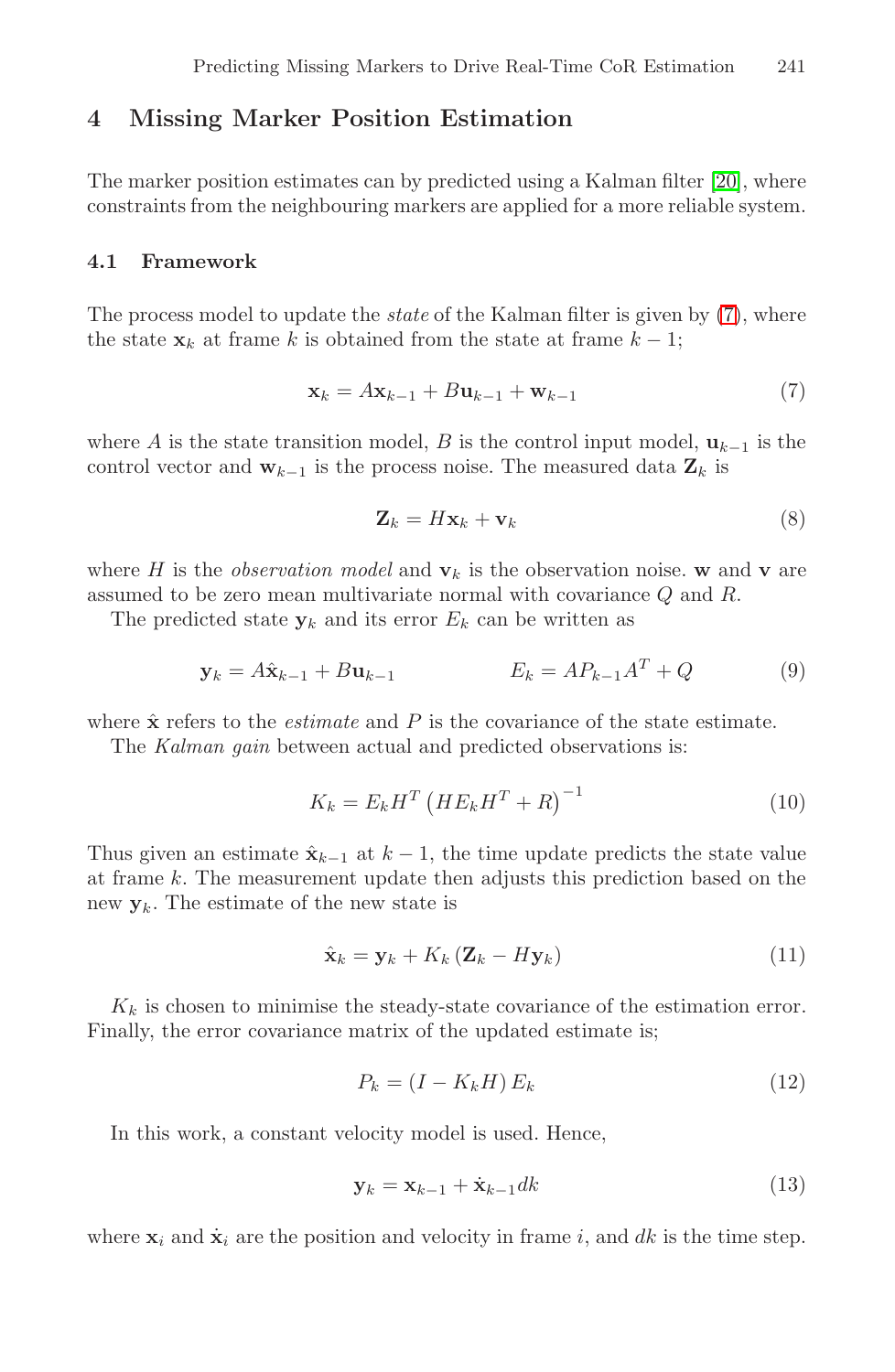#### **4.2 Applying Constraints**

The observation vector,  $\mathbf{Z}_k$ , gives the observed position of the tracked marker when available, otherwise it represents estimated position. The state vector represents true position and velocity as given above. To cope with cases where markers are missing for long periods of time, we implement a tracker that uses information from both the previous frames and the current positions of neighbouring visible markers. We assume three markers on each limb. In the presence of noise the observation vector is updated as given below for 4 different scenarios;

### **All markers are visible on a given limb**

$$
\mathbf{Z}_k = H\mathbf{x}_k + \mathbf{v}_k \tag{14}
$$

where  $\mathbf{x}_k$  is the current state of a tracked marker on the limb. In this case H is the identity and  $R$  is determined empirically. Many factors contribute to marker noise, and hence R, including optical measurement noise miscalibration of the optical systems, reflection, motion of markers relative to the skin and motion of the skin relative to the rigid body (underlying bone).

#### **One missing marker on a limb segment**

$$
\mathbf{Z}_k = H\hat{\mathbf{x}}_1^k + \mathbf{v}_k \tag{15}
$$

where  $\hat{\mathbf{x}}_1^k$  is the estimated position of the occluded marker  $m_1$  in frame k.  $\hat{\mathbf{x}}_1^k$  can be calculated as given below. Firstly we calculate  $\mathbf{D}_{1,2}^{k-1}$  and  $\mathbf{D}_{1,3}^{k-1}$  which correspond to the vectors between marker  $m_1$  and markers  $m_2$ ,  $m_3$  in frame  $k-1$  respectively. These vectors are given by  $\mathbf{D}_{i,j}^{k-1} = \mathbf{x}_j^{k-1} - \mathbf{x}_i^{k-1}$ . Thereafter, these vectors are rotated as  $\hat{\mathbf{D}}_{i,j}^k = R^{k-2,k-1} \mathbf{D}_{i,j}^{k-1} \tilde{R}^{k-2,k-1}$  where  $R^{p,q}$  is the rotor expressing the rotation between frames  $p$  to  $q$ , assuming that the rotation of the markers between two consecutive frames remains constant. One obvious way to proceed is to calculate the p[oi](#page-5-0)nt  $\tilde{\mathbf{x}}_1^k$  which is an average of the estimated positions in frame k using the  $\hat{\mathbf{D}}$  vectors;

$$
\tilde{\mathbf{x}}_1^k = \frac{(\mathbf{x}_2^k - \hat{\mathbf{D}}_{1,2}^k) + (\mathbf{x}_3^k - \hat{\mathbf{D}}_{1,3}^k)}{2} \tag{16}
$$

where  $\mathbf{x}_i^k$  is the position of marker i in frame k. We now improve on this estimate by finding the solution of the intersection of the two spheres in frame  $k$  with centres  $\mathbf{x}_2^k$ ,  $\mathbf{x}_3^k$  and radii  $|\hat{\mathbf{D}}_{1,2}^k|$  and  $|\hat{\mathbf{D}}_{1,3}^k|$  respectively.  $\hat{\mathbf{x}}_1^k$  is assigned as the closest point on the circle of intersection to  $\tilde{\mathbf{x}}_1^k$ . Figure 1 illustrates this process.

**Two missing markers on a limb segment**

$$
\mathbf{Z}_k = H\hat{\mathbf{x}}_j^k + \mathbf{v}_k \tag{17}
$$

where  $\hat{\mathbf{x}}_j^k$  is the estimated position of the occluded marker  $m_j$  ( $j = 1, 3$ ) in frame k.  $\hat{\mathbf{x}}_j^k$  is given by:

$$
\hat{\mathbf{x}}_j^k = \mathbf{x}_2^k - \hat{\mathbf{D}}_{j,2}^k \tag{18}
$$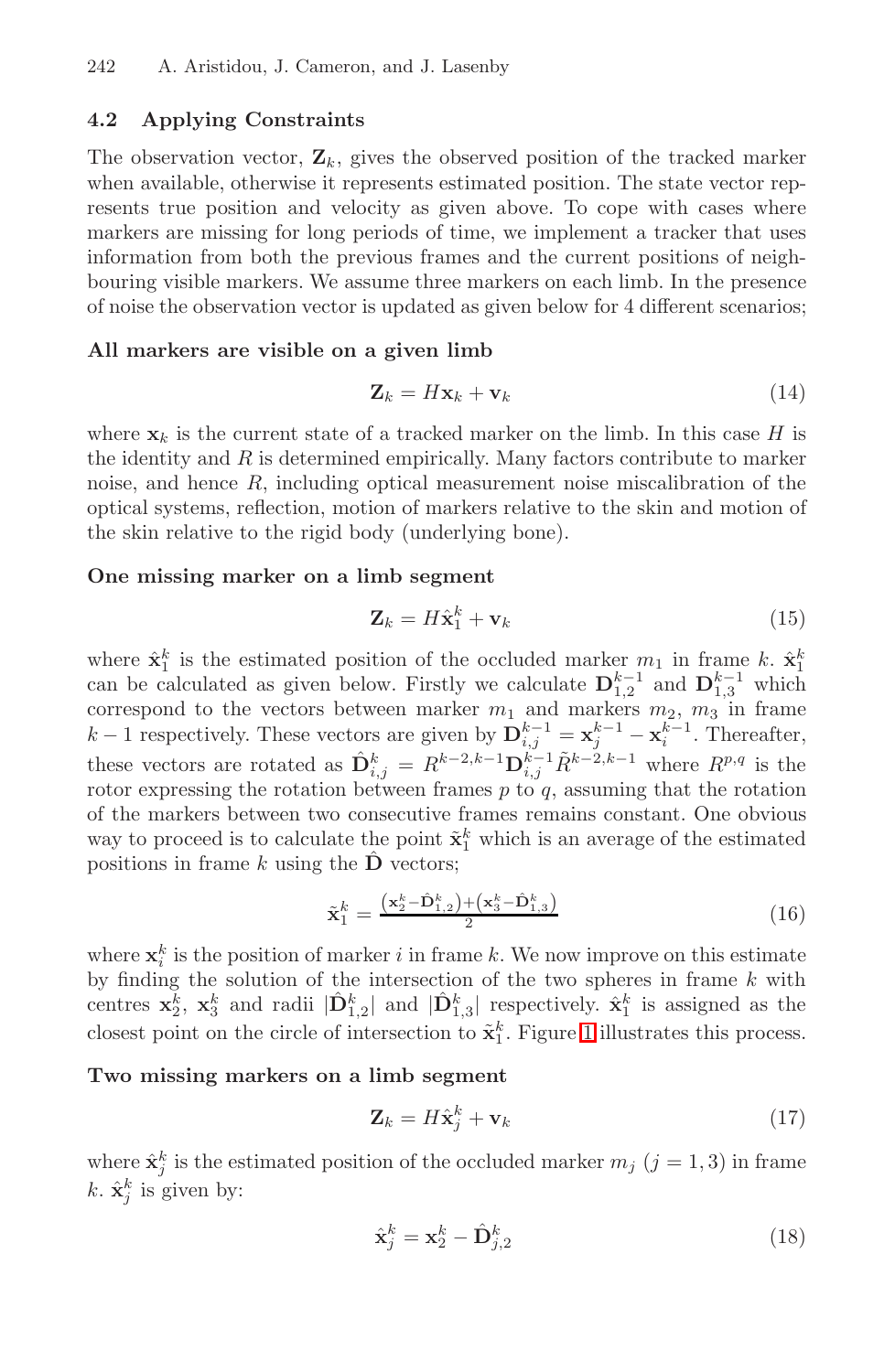

<span id="page-5-0"></span>**Fig. 1.** The observation vector in the case of 2 visible markers. The red dot,  $\tilde{\mathbf{x}}_1^k$ , represents the average value as given in equation 16. The green dot,  $\hat{\mathbf{x}}_1^k$ , is the point on the intersection of the 2 spheres which is closest to  $\tilde{\mathbf{x}}_1^k$ .

wh[er](#page-1-0)e  $\mathbf{x}_2^k$  is the position of the visible marker  $m_2$  on the limb in the current frame and  $\hat{\mathbf{D}}_{j,2}^k$  is as described above. In this case, we are using the constant velocity assumption as we cannot estimate the rotation.

**All markers on a limb segment are missing:** Here we consider two possible subcases; the case where the other limb segment has some markers visible and the case where both limb segments have all of their markers occluded. If some markers on the other limb segment are visible, the missing marker positions can be calculated using the CoR estimate,  $\hat{\mathbf{C}}_k$  as calculated in Sect. 3. In that case the observation vector of the Kalman filter is updated as:

$$
\mathbf{Z}_k = H\hat{\mathbf{x}}_j^k + \mathbf{v}_k \tag{19}
$$

where  $\hat{\mathbf{x}}_j^k$  is the estimated position of the occluded marker  $m_j$  ( $j = 1, 2, 3$ ) in frame k.  $\hat{\mathbf{x}}_j^k$  is given by;

$$
\hat{\mathbf{x}}_j^k = \hat{\mathbf{C}}_k + \hat{\mathbf{D}}_{j,c}^k \tag{20}
$$

where  $\hat{\mathbf{D}}_{j,c}^{k}$  is an estimate of the distance between marker  $m_i$  and the CoR. This approach takes advantage of the fact that the distance between markers and the CoR is constant. This distance is equal to  $\hat{\mathbf{D}}_{j,c}^k = R^{k-2,k-1} \mathbf{D}_{j,c}^{k-1} \tilde{R}^{k-2,k-1}$  where  $\mathbf{D}_{j,c}^{k-1} = \mathbf{x}_j^{k-1} - \mathbf{C}_{k-1}$ . This assumes that the rotation of the markers between two consecutive frames remains constant.

If both limb segments have all markers occluded, only information from previous frames is used. The observation vector,  $\mathbf{Z}_k$ , in this instance is calculated using a quaternion based method. This method also assumes that the segment rotation between two consecutive frames is constant. The observation vector is now equal to

$$
\mathbf{Z}_k = H\hat{\mathbf{x}}^k + \mathbf{v}_k \tag{21}
$$

where  $\hat{\mathbf{x}}^k$  is equal to  $\hat{\mathbf{x}}^k = R^{k-2,k-1}\mathbf{x}^{k-1}\tilde{R}^{k-2,k-1}$ .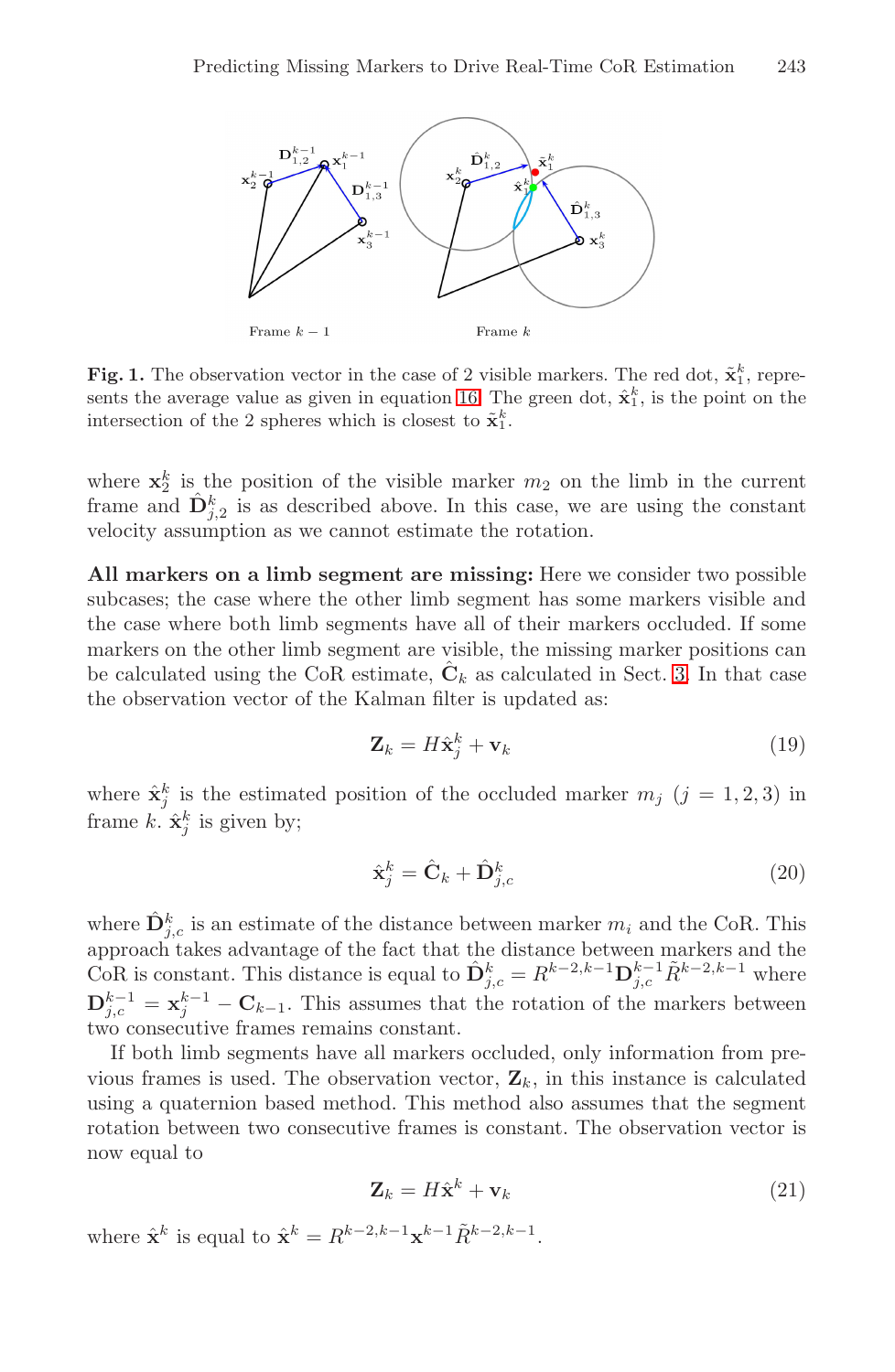#### 244 A. Aristidou, J. Cameron, and J. Lasenby



<span id="page-6-0"></span>Fig. 2. The observation vector in the case of 2 visible markers and one marker visible only by one camera. The magenta dot,  $\dot{x}_1^k$ , is now used for the calculation of the observation vector,  $\mathbf{Z}_k = H\dot{\mathbf{x}}^k + \mathbf{v}_k$ .

However, the motion capture system also provides us with additional information which could be us[ed](#page-6-0) for prediction of missing marker locations. Each marker can be reconstructed by the motion capture system if it is visible in at least two cameras. It is often the case that some markers are visible in only one camera. This information identifies a line,  $L_1$ , starting from the camera and passing through the position of the missing marker. By relaxing the constraints that the inter-marker distance is constant and accepting that the real position of the marker is on the line  $L_1$ , we can obtain a more accurate estimate of the position of the relevant marker. This position,  $\acute{\mathbf{x}}_1^k$ , corresponds to the projection from the point  $\hat{\mathbf{x}}_1^k$  onto the line  $L_1$ , as in Fig. 2. This is applicable for the cases in which the motion ca[ptur](#page-9-8)e system fully reconstructs one or two markers locations and another marker is visible in one camera. If a limb segment has only one known and one partially visible marker, the system is more reliable when it first predicts the partially visible marker and then the entirely occluded marker.

# <span id="page-6-1"></span>**5 Results and Discussion**

Experiments were carried out using a 16 camera Phasespace motion capture system capable of capturing data at  $480Hz$  [21]. The algorithm was implemented

**Table 1.** Average results on real data with occlusions generated by deletions. Case of one missing marker on each limb segment for more than 1500 frames.

| The error when the missing<br>markers are entirely occluded | The error when the missing<br>markers are visible by one camera |
|-------------------------------------------------------------|-----------------------------------------------------------------|
|                                                             | Error $(mm)$<br>Error $(mm)$                                    |
| Marker position                                             | Marker position<br>3.348151<br>0.585351                         |
| CoR (when $\bar{\mathbf{a}}_w$ is updated                   | CoR (using the predicted<br>1.281958<br>5.905546                |
| using the predicted data.)                                  | markers positions)                                              |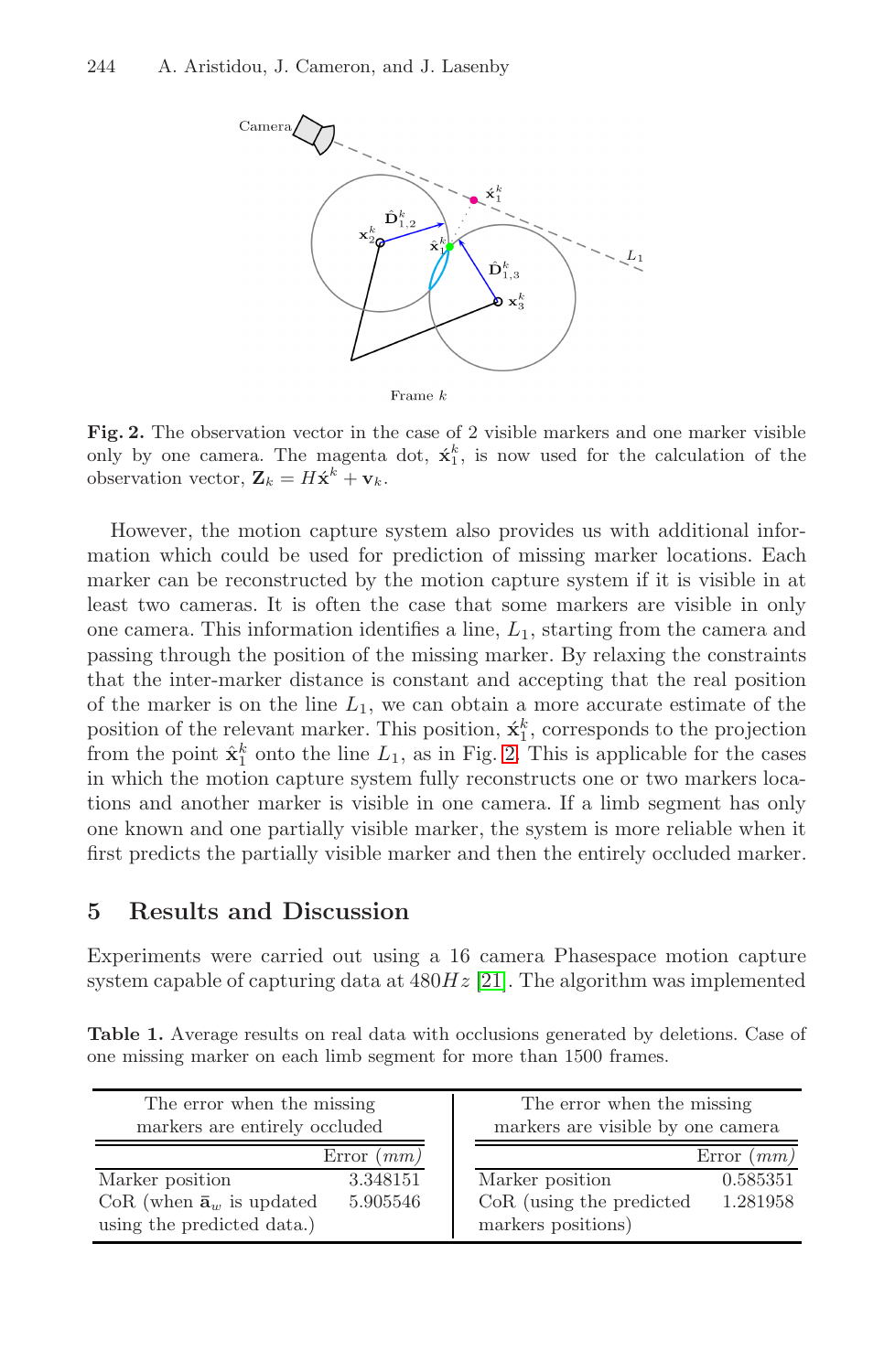

<span id="page-7-0"></span>**Fig. 3.** An example of the 3D positions of predicted and the true coordinates of the Markers (a), (b) in the case of one missing marker on a limb segment and a missing marker visible by one camera respectively, and the  $CoR$  (c), (d) under the same conditions. The occlusion periods are between frames 1000-2000 and 3000-3600.

in MATLAB and run on a Pentium IV PC. The system can process up to 350 frames per second (using MATLAB). Our datasets comprise both simulated and real data (i.e. captured data with natural occlusions or occlusions generated by artificial deletion) with more than 5000 frames in each. There are two categories: one with 7 segment leg datasets and the other with 5 segment arm datasets. The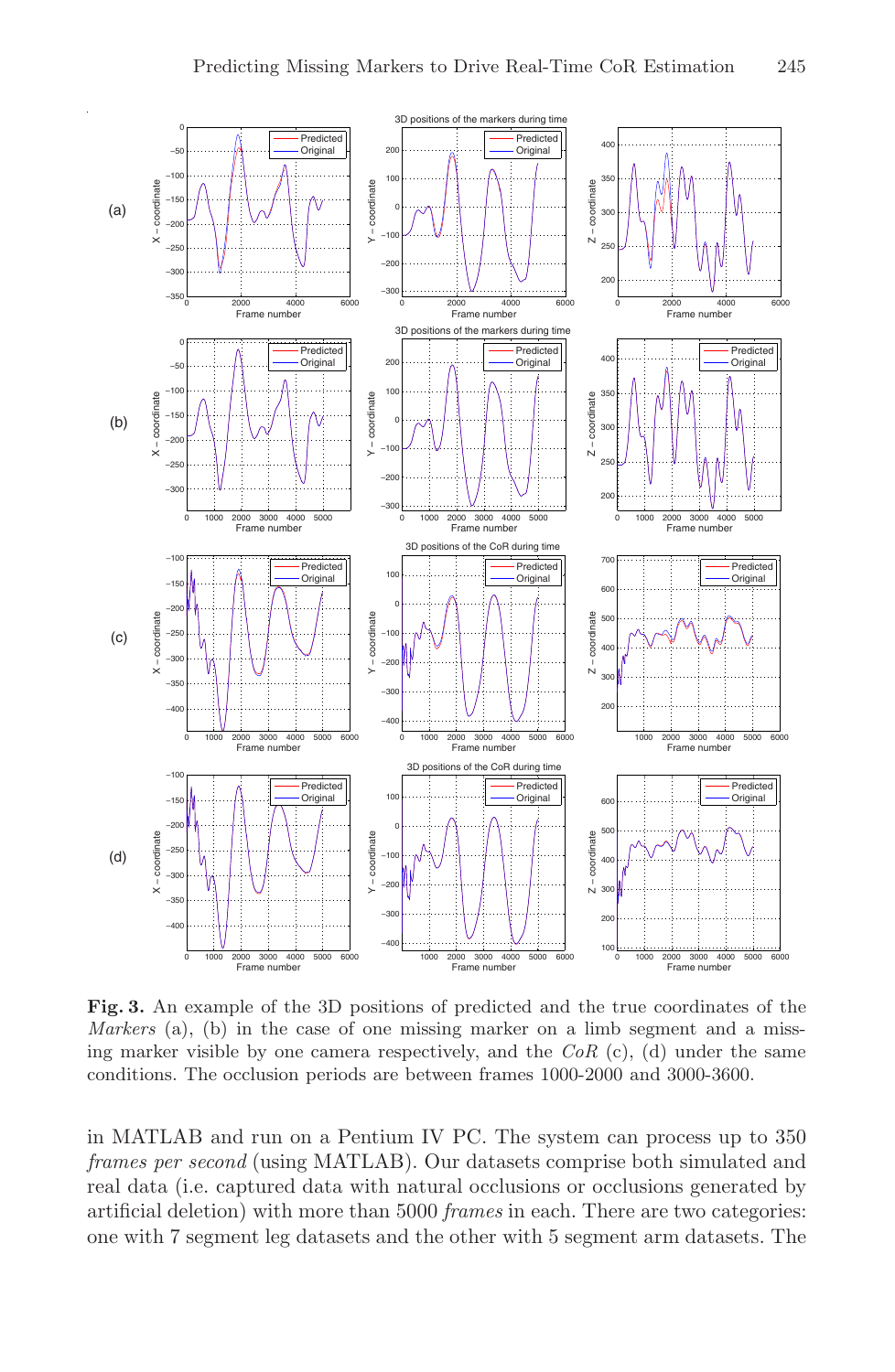#### 246 A. Aristidou, J. Cameron, and J. Lasenby

3d location of the mar[ker](#page-1-0)s can be reliably reconstructed even when we have single marker occlusion for more than 1000 frames at a time, returning mean position errors of less than 3.5mm from the true value. The position of the CoR using the predicted marker positions can be calculated with a mean error of approximately 6.35mm in cases where one marker on each limb segment is entirely occluded, this increases to 11.8mm in cases where 2 out of [3](#page-6-1) markers on a limb are not visible. However, in the case where one of the limb segments has all its markers av[ail](#page-7-0)able, the CoR can be calculated with higher accuracy using information only from that limb segment, as in Sect. 3, where  $\bar{a}_w$  is now updated using the predicted positions of the markers. The error between the true and the CoR estimate for that instance is 5.9mm when one marker is occluded and 9.5mm when two markers are missing. This error is significantly decreased to 0.6mm for marker position estimations and 1.3mm for the CoR positions estimation in the case where the missing markers are visible by one camera. Table 1 presents the average results (over 30 runs) in the case of one missing marker on each limb segment. Figure 3 shows an example of the 3D position variation over time between the true and the predicted position of the markers and the CoR for two particular cases of occlusion.

## **6 Conclusion and Future Work**

This paper describes an algorithm related to the problem of using marker-based optical motion capture data to automatically establish a skeleton model to which the markers are attached. It presents a prediction method that estimates the missing markers and reconstructs the skeletal motion. These positions are calculated in real-time using a Kalman filter updated via information from neighbouring visible markers. Also, the system takes advantage of the information returned by each single camera regarding the position of the missing markers. The predicted data is then used for real-time joint localisation. This approach works reliably even if large sequences with occluded data exist, in which more than 1 marker is occluded on each limb, and also when the limb rapidly changes direction. Future work will introduce biomechanical constraints to restrict motions to those from a feasible set and a reliable model for predicting the rotors expressing the rotation of each limb segment.

## <span id="page-8-0"></span>**References**

- 1. Hashiguchi, J., Nivomiya, H., Tanaka, H., Nakamura, M., Nobuhara, K.: Biomechanical analysis of a golf swing using motion capture system. In: Proc. of the Japanese Society for Orthopaedic Biomechanics, vol. 27, pp. 325–330 (2006)
- 2. Broeren, J., Sunnerhagen, K.S., Rydmark, M.: A kinematic analysis of a haptic handheld stylus in a virtual environment: a study in healthy subjects. Journal of NeuroEngineering and Rehabilitation 4,13 (2007)
- 3. Menache, A.: Understanding Motion Capture for Computer Animation and Video Games. Morgan Kaufmann Publishers Inc, USA (1999)